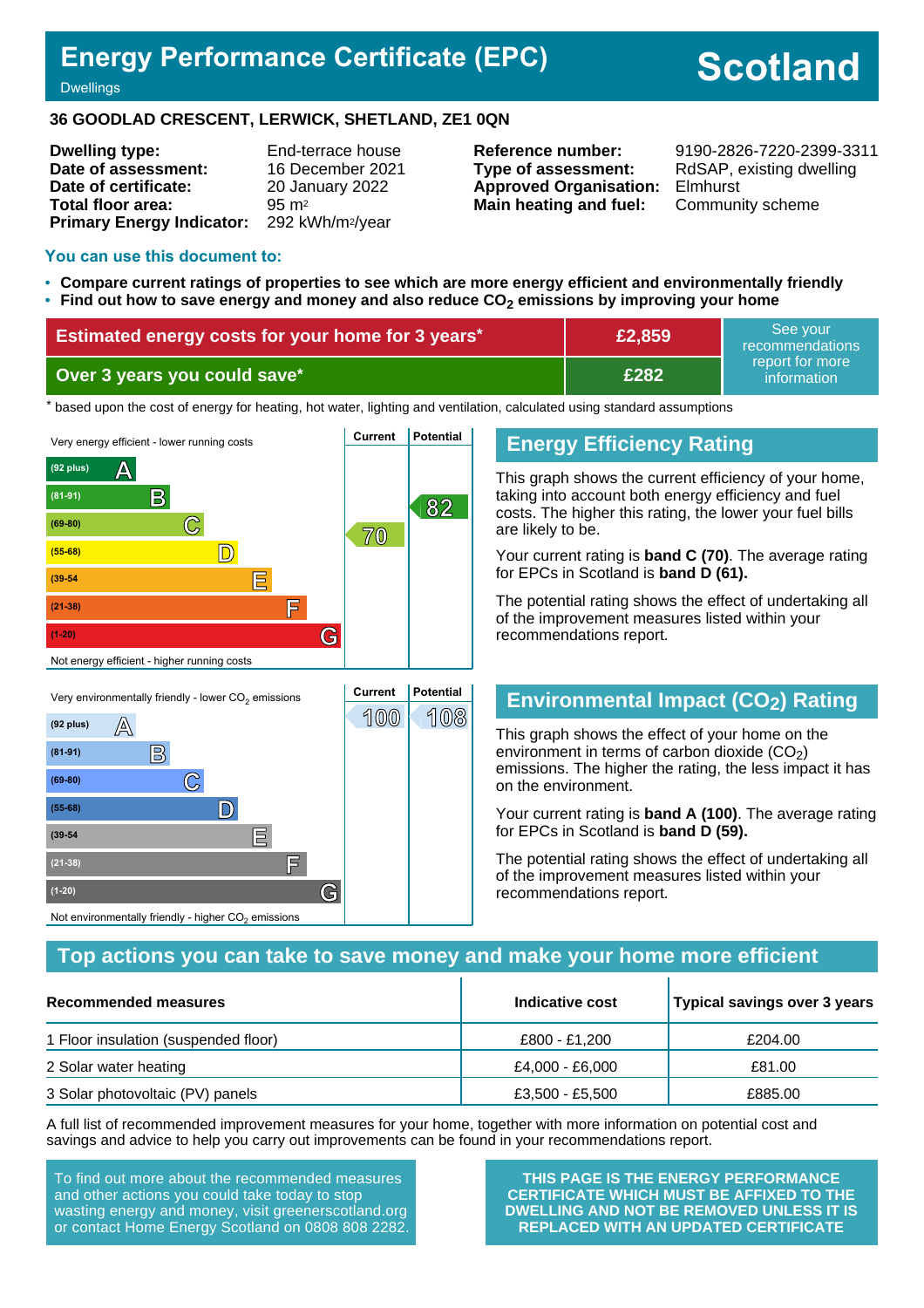#### 36 GOODLAD CRESCENT, LERWICK, SHETLAND, ZE1 0QN 20 January 2022 RRN: 9190-2826-7220-2399-3311

# **Summary of the energy performance related features of this home**

This table sets out the results of the survey which lists the current energy-related features of this home. Each element is assessed by the national calculation methodology; 1 star = very poor (least efficient), 2 stars = poor, 3 stars = average, 4 stars = good and 5 stars = very good (most efficient). The assessment does not take into consideration the condition of an element and how well it is working. 'Assumed' means that the insulation could not be inspected and an assumption has been made in the methodology, based on age and type of construction.

| <b>Element</b>        | <b>Description</b>                                                        | <b>Energy Efficiency</b> | <b>Environmental</b> |
|-----------------------|---------------------------------------------------------------------------|--------------------------|----------------------|
| Walls                 | Cavity wall, filled cavity<br>Timber frame, as built, insulated (assumed) | ★★★☆☆<br>★★★★★           | ★★★☆☆<br>★★★★★       |
| Roof                  | Pitched, 200 mm loft insulation<br>Pitched, insulated (assumed)           | ★★★★☆<br>★★★★☆           | ★★★★☆<br>★★★★☆       |
| Floor                 | Suspended, no insulation (assumed)<br>Solid, insulated (assumed)          |                          |                      |
| <b>Windows</b>        | Fully double glazed                                                       | ★★★☆☆                    | ★★★☆☆                |
| Main heating          | Community scheme                                                          | ★★★★☆                    | *****                |
| Main heating controls | Flat rate charging, programmer and at least two<br>room thermostats       | ★★★☆☆                    | ★★★☆☆                |
| Secondary heating     | None                                                                      |                          |                      |
| Hot water             | Community scheme                                                          | ★★★★☆                    | *****                |
| Lighting              | Low energy lighting in 93% of fixed outlets                               | *****                    | *****                |

# **The energy efficiency rating of your home**

Your Energy Efficiency Rating is calculated using the standard UK methodology, RdSAP. This calculates energy used for heating, hot water, lighting and ventilation and then applies fuel costs to that energy use to give an overall rating for your home. The rating is given on a scale of 1 to 100. Other than the cost of fuel for electrical appliances and for cooking, a building with a rating of 100 would cost almost nothing to run.

As we all use our homes in different ways, the energy rating is calculated using standard occupancy assumptions which may be different from the way you use it. The rating also uses national weather information to allow comparison between buildings in different parts of Scotland. However, to make information more relevant to your home, local weather data is used to calculate your energy use,  $CO<sub>2</sub>$  emissions, running costs and the savings possible from making improvements.

# **The impact of your home on the environment**

One of the biggest contributors to global warming is carbon dioxide. The energy we use for heating, lighting and power in our homes produces over a quarter of the UK's carbon dioxide emissions. Different fuels produce different amounts of carbon dioxide for every kilowatt hour (kWh) of energy used. The Environmental Impact Rating of your home is calculated by applying these 'carbon factors' for the fuels you use to your overall energy use.

The calculated emissions for your home are  $-0.7$  kg  $CO<sub>2</sub>/m<sup>2</sup>/yr$ .

The average Scottish household produces about 6 tonnes of carbon dioxide every year. Based on this assessment, heating and lighting this home currently produces approximately -0.1 tonnes of carbon dioxide every year. Adopting recommendations in this report can reduce emissions and protect the environment. If you were to install all of these recommendations this could reduce emissions by 0.7 tonnes per year. You could reduce emissions even more by switching to renewable energy sources.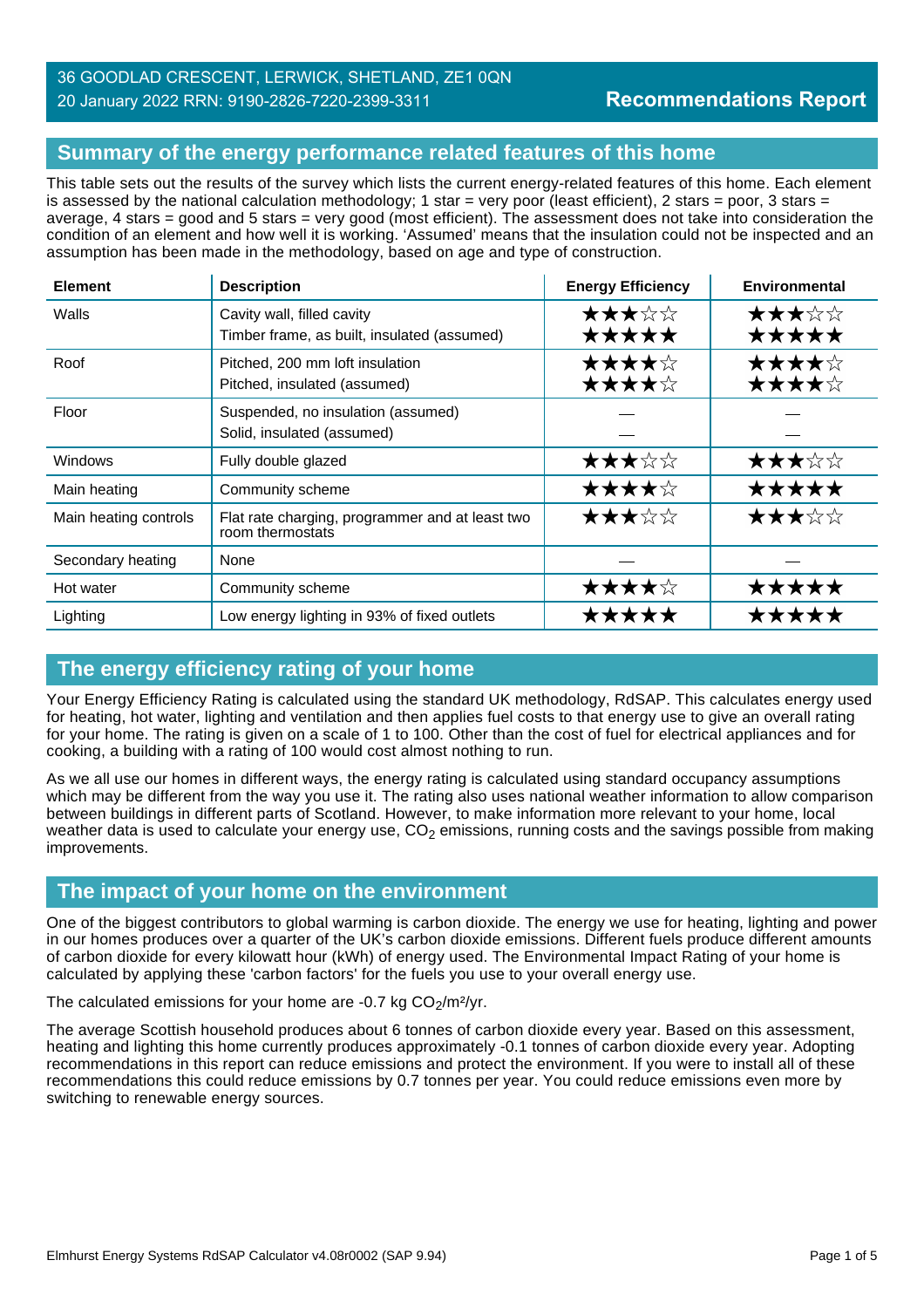| <b>Estimated energy costs for this home</b> |                              |                               |  |                                 |
|---------------------------------------------|------------------------------|-------------------------------|--|---------------------------------|
|                                             | <b>Current energy costs</b>  | <b>Potential energy costs</b> |  | <b>Potential future savings</b> |
| <b>Heating</b>                              | £2,301 over 3 years          | £2,100 over 3 years           |  |                                 |
| <b>Hot water</b>                            | £312 over 3 years            | £231 over 3 years             |  | <b>You could</b>                |
| Lighting                                    | £246 over 3 years            | £246 over 3 years             |  | save £282                       |
|                                             | Totals $\text{\pounds}2,859$ | £2,577                        |  | over 3 years                    |

These figures show how much the average household would spend in this property for heating, lighting and hot water. This excludes energy use for running appliances such as TVs, computers and cookers, and the benefits of any electricity generated by this home (for example, from photovoltaic panels). The potential savings in energy costs show the effect of undertaking all of the recommended measures listed below.

#### **Recommendations for improvement**

The measures below will improve the energy and environmental performance of this dwelling. The performance ratings after improvements listed below are cumulative; that is, they assume the improvements have been installed in the order that they appear in the table. Further information about the recommended measures and other simple actions to take today to save money is available from the Home Energy Scotland hotline which can be contacted on 0808 808 2282. Before carrying out work, make sure that the appropriate permissions are obtained, where necessary. This may include permission from a landlord (if you are a tenant) or the need to get a Building Warrant for certain types of work.

| <b>Recommended measures</b> |                                    |                        | <b>Typical saving</b> | <b>Rating after improvement</b> |                    |  |
|-----------------------------|------------------------------------|------------------------|-----------------------|---------------------------------|--------------------|--|
|                             |                                    | <b>Indicative cost</b> | per year              | <b>Energy</b>                   | <b>Environment</b> |  |
|                             | Floor insulation (suspended floor) | £800 - £1,200          | £68                   | $C$ 71                          | A 100              |  |
|                             | Solar water heating                | £4,000 - £6,000        | f27                   | $C$ 73                          | A 99               |  |
|                             | Solar photovoltaic panels, 2.5 kWp | £3,500 - £5,500        | £295                  | <b>B</b> 82                     | A 108              |  |

# **Choosing the right improvement package**

For free and impartial advice on choosing suitable measures for your property, contact the Home Energy Scotland hotline on 0808 808 2282 or go to www.greenerscotland.org.

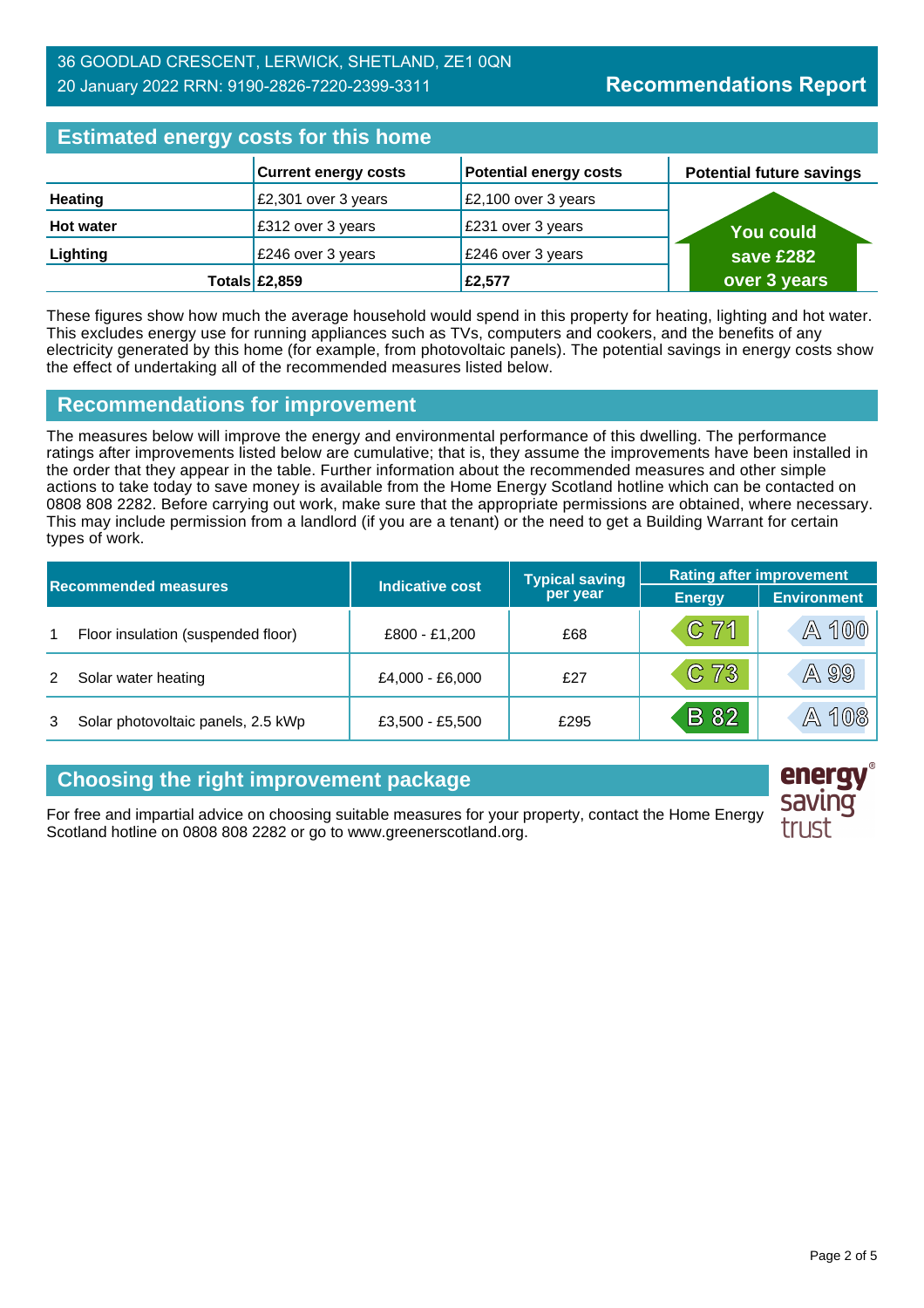# **About the recommended measures to improve your home's performance rating**

This section offers additional information and advice on the recommended improvement measures for your home

#### **1 Floor insulation (suspended floor)**

Insulation of a floor will significantly reduce heat loss; this will improve levels of comfort, reduce energy use and lower fuel bills. Suspended floors can often be insulated from below but must have adequate ventilation to prevent dampness; seek advice about this if unsure. Further information about floor insulation is available from many sources including www.energysavingtrust.org.uk/scotland/Insulation/Floor-insulation. Building regulations generally apply to this work so it is best to check with your local authority building standards department.

#### **2 Solar water heating**

A solar water heating panel, usually fixed to the roof, uses the sun to pre-heat the hot water supply. This can significantly reduce the demand on the heating system to provide hot water and hence save fuel and money. Planning permission might be required, building regulations generally apply to this work and a building warrant may be required, so it is best to check these with your local authority. You could be eligible for Renewable Heat Incentive payments which could appreciably increase the savings beyond those shown on your EPC, provided that both the product and the installer are certified by the Microgeneration Certification Scheme (or equivalent). Details of local MCS installers are available at www.microgenerationcertification.org.

#### **3 Solar photovoltaic (PV) panels**

A solar PV system is one which converts light directly into electricity via panels placed on the roof with no waste and no emissions. This electricity is used throughout the home in the same way as the electricity purchased from an energy supplier. Planning permission might be required, building regulations generally apply to this work and a building warrant may be required, so it is best to check with your local authority. The assessment does not include the effect of any Feed-in Tariff which could appreciably increase the savings that are shown on this EPC for solar photovoltaic panels, provided that both the product and the installer are certified by the Microgeneration Certification Scheme (or equivalent). Details of local MCS installers are available at www.microgenerationcertification.org.

#### **Low and zero carbon energy sources**

Low and zero carbon (LZC) energy sources are sources of energy that release either very little or no carbon dioxide into the atmosphere when they are used. Installing these sources may help reduce energy bills as well as cutting carbon.

#### **LZC energy sources present:**

• Community combined heat and power

# **Your home's heat demand**

You could receive Renewable Heat Incentive (RHI) payments and help reduce carbon emissions by replacing your existing heating system with one that generates renewable heat and, where appropriate, having your loft insulated and cavity walls filled. The estimated energy required for space and water heating will form the basis of the payments. For more information go to www.energysavingtrust.org.uk/scotland/rhi.

| <b>Heat demand</b>           | <b>Existing dwelling</b> | Impact of loft<br>insulation | Impact of cavity<br>wall insulation | Impact of solid wall<br>insulation |
|------------------------------|--------------------------|------------------------------|-------------------------------------|------------------------------------|
| Space heating (kWh per year) | 14.684                   | N/A                          | N/A                                 | N/A                                |
| Water heating (kWh per year) | 2.276                    |                              |                                     |                                    |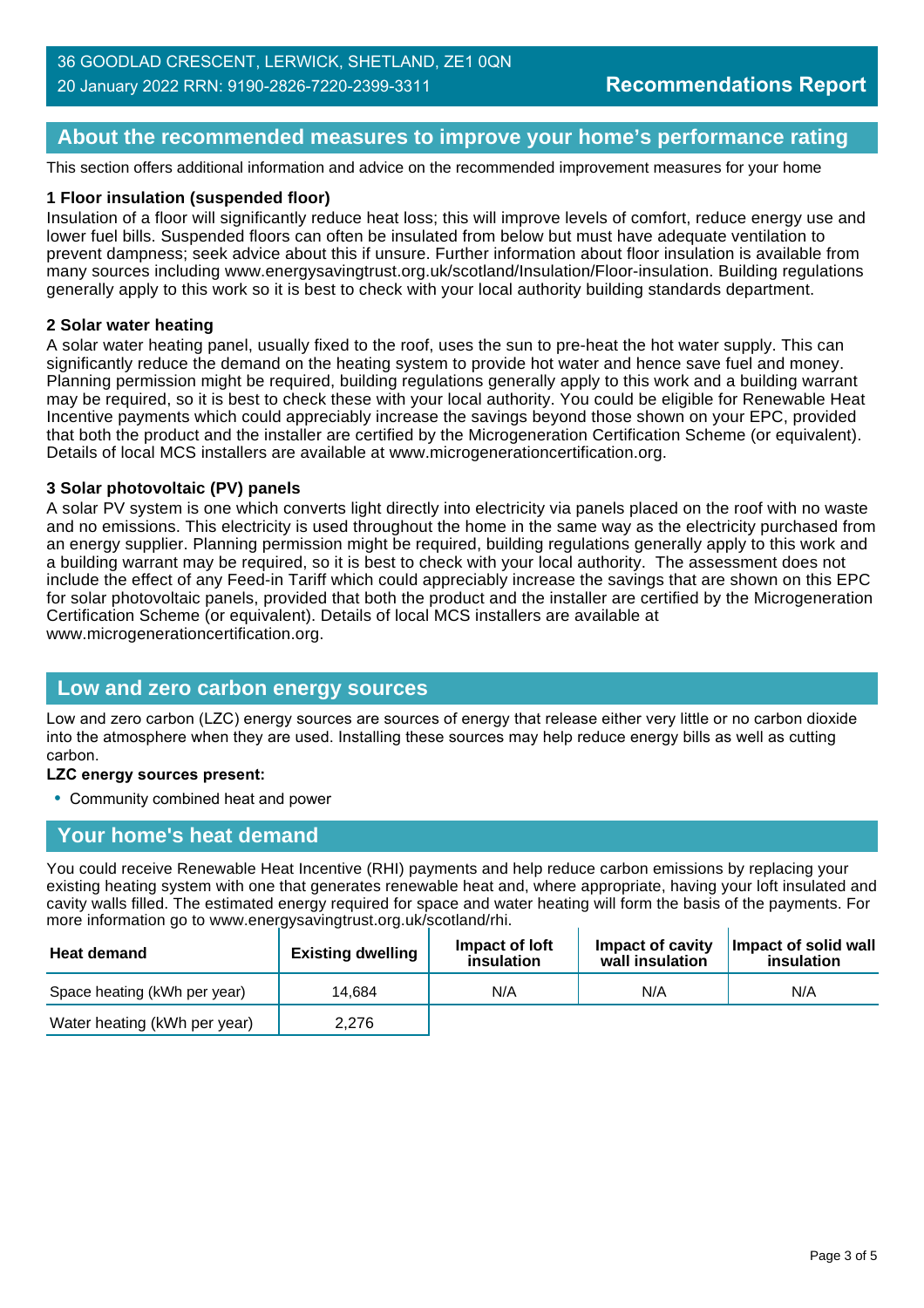#### 36 GOODLAD CRESCENT, LERWICK, SHETLAND, ZE1 0QN 20 January 2022 RRN: 9190-2826-7220-2399-3311

# **About this document**

This Recommendations Report and the accompanying Energy Performance Certificate are valid for a maximum of ten years. These documents cease to be valid where superseded by a more recent assessment of the same building carried out by a member of an Approved Organisation.

The Energy Performance Certificate and this Recommendations Report for this building were produced following an energy assessment undertaken by an assessor accredited by Elmhurst (www.elmhurstenergy.co.uk), an Approved Organisation Appointed by Scottish Ministers. The certificate has been produced under the Energy Performance of Buildings (Scotland) Regulations 2008 from data lodged to the Scottish EPC register. You can verify the validity of this document by visiting www.scottishepcregister.org.uk and entering the report reference number (RRN) printed at the top of this page.

| Assessor's name:            | Mr. Laurence Simpson   |
|-----------------------------|------------------------|
| Assessor membership number: | EES/022046             |
| Company name/trading name:  | L A Simpson Limited    |
| Address:                    | 7 Corinth Place        |
|                             | Shetland               |
|                             | Lerwick                |
|                             | ZE <sub>1</sub> OFG    |
| Phone number:               | 07879333387            |
| Email address:              | lowrie@lasimpson.co.uk |
| Related party disclosure:   | No related party       |

If you have any concerns regarding the content of this report or the service provided by your assessor you should in the first instance raise these matters with your assessor and with the Approved Organisation to which they belong. All Approved Organisations are required to publish their complaints and disciplinary procedures and details can be found online at the web address given above.

#### **Use of this energy performance information**

Once lodged by your EPC assessor, this Energy Performance Certificate and Recommendations Report are available to view online at www.scottishepcregister.org.uk, with the facility to search for any single record by entering the property address. This gives everyone access to any current, valid EPC except where a property has a Green Deal Plan, in which case the report reference number (RRN) must first be provided. The energy performance data in these documents, together with other building information gathered during the assessment is held on the Scottish EPC Register and is available to authorised recipients, including organisations delivering energy efficiency and carbon reduction initiatives on behalf of the Scottish and UK governments. A range of data from all assessments undertaken in Scotland is also published periodically by the Scottish Government. Further information on these matters and on Energy Performance Certificates in general, can be found at www.gov.scot/epc.